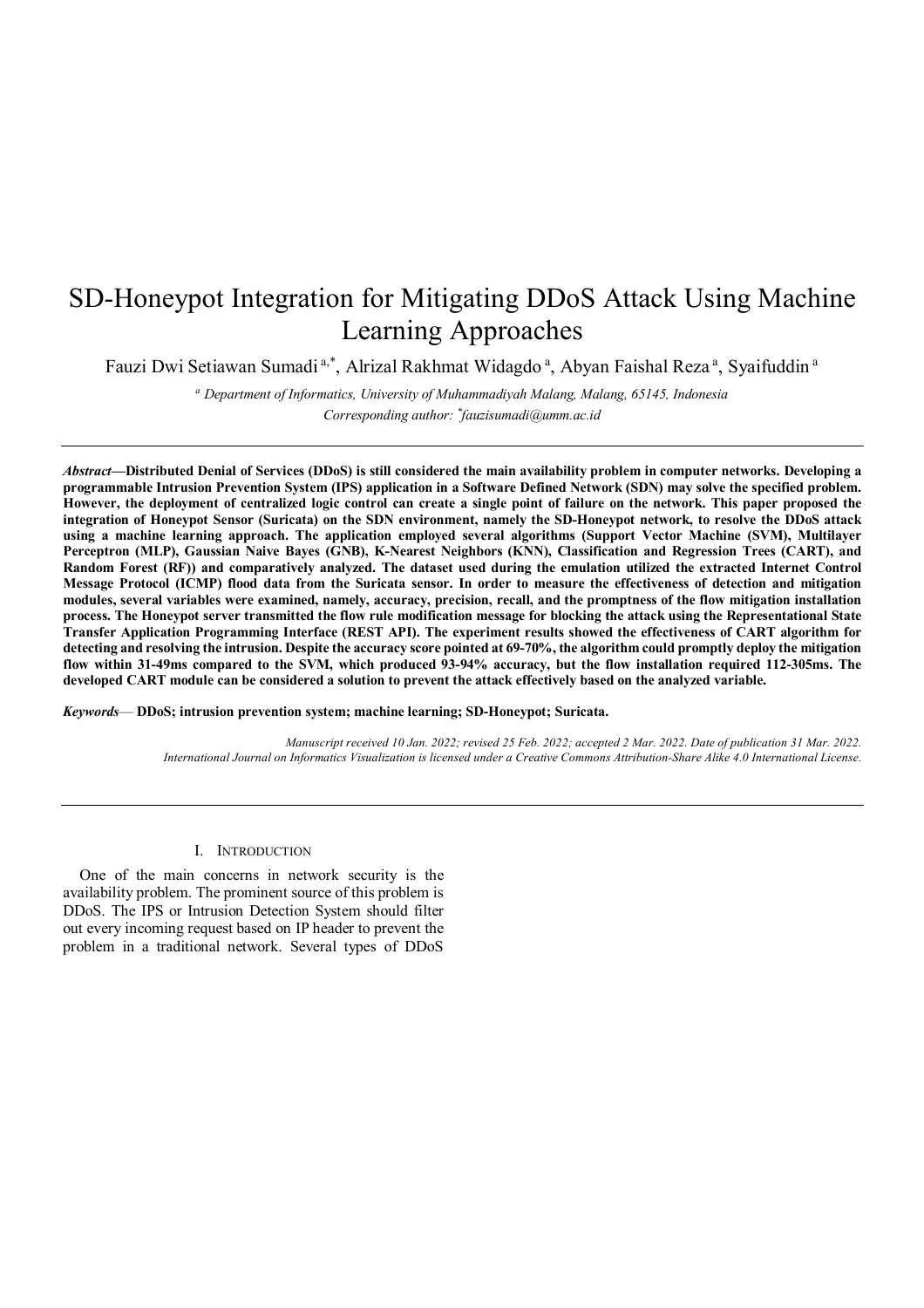results indicated that the optimal false rate for the Bloom Filter approach was ranged between 0.04 to 0.06. Swami et al. [5] emulated the DDoS detection system using Entropy. The defined threshold during the simulation was one. Entropy could detect the attack efficiently on High-rate DDoS attacks. The authors concluded that the slow rate flooding mechanism was very harmful for the SDN environment, since entropy could not detect the attack that relatively behaved similarly to the legitimate network traffic. This problem is considered as the limitation of the statistics method. The other researcher used Machine Learning to overcome the limitation by giving the controller ability to learn and classify the packet's header. Sumadi et al. [6] proposed a Machine Learning approach by embedding classification modules on the SDN controller. The algorithms used during the experiment were SVM, MLP, GNB, KNN, RF, and Decision Tree. The authors also utilized a new scheme of DDoS datasets by extracting the information generated from the OFPMP\_PORT\_STATS request. The Linear and RBF kernels SVM algorithm showed the highest accuracy for predicting the DDoS packets pointed at 100%. Sangodoyin et al. [7] employed several algorithms (Quadratic Discriminant Analysis (QDA), GNB, KNN, and CART) to detect the HTTP, TCP, and UDP DDoS attacks which emulated using LOIC [9]. The results showed that CART algorithm could train the classification model and predict faster than the other algorithms. It also produced the highest accuracy at 98%. Alzahrani et al. [8] proposed Network Intrusion Detection System (NIDS) installed on SDN controller. The NIDS was developed using Machine Learning algorithms including the Decision Tree, Random Forest, and XGBoost for classifying NLS-KDD dataset. The modified XGBoost cloud predicts the DDoS with an accuracy at 95.95%.

The reactive-based solution implementation may burden the controller resources during the detection phase since the controller also executes the other management application, e.g., routing, proxy, and caching. One of the solutions for reducing the controller workload for detecting DDoS was implementing the stand-alone application that could monitor and classify the attack. The integration of SDN and Honeypot [10] could support the detection phase since the deployment of Honeypot sensors attracted the attack by opening several dominant IP protocol ports for acquiring or trapping the attack. Wang et al. [11] employed the hybrid architecture of SDN and Honeypot to detect the high-level of attack by migrating it into high-interaction Honeypot sensors. This mechanism provided high precision of data control on the network. The remaining papers [12]-[15] deployed the Honeypot on Software-Defined Internet of Things (SD-IoT) Network to identify DDoS and the other types of cyber-attack.

Based on the specified problems and previous works, all of the specified works did not implement Machine Learning as a basis of detection method on SD-Honeypot environment. No paper specifically established a flow modification message to block the attack as a mitigation scheme. Therefore, this paper was directed to create a stand-alone application in Modern Honeypot Network (MHN) Server for detecting DDoS using Machine Learning approaches including the SVM, MLP, GNB, KNN, and CART. The contributions are listed as follows:

- Integrating Honeypot on SDN architecture (SD-Honeypot Network)
- $\epsilon$  Creating detection modules based on Machine Learning algorithms
- $\epsilon$  The experiment dataset utilized the extracted data from Suricata sensor (ICMP flood)
- $\epsilon$  The mitigation process was conducted by installing a flow rule for blocking the attack using specific attributes on all of the available SDN switches

## II. MATERIAL AND METHOD

The experiment's topology illustrated in Fig. 1 was deployed in a real hardware scenario using several devices, namely the RYU  $[16]$  controller (C1), three Mikrotik  $[17]$ SDN switches (S1, S2, S3), and four Ubuntu hosts (H1, H2, H3, H4). In default, the communication between RYU controller and the available Mikrotik switches was regulated by the OpenFlow v1.1.0 [18] standard. The controller deployed a forwarding application to resolve network discovery between hosts using OFPT\_PACKET\_IN and OFPT PACKET OUT messages from the OpenFlow protocol. A simple switch program determined the resolution of the networking path. The attacker resided on H1 which sent ICMP flood for overwhelming H4 precisely transmitted at a range of 500 and 1000 packets per second (pps). The DDoS packet was constructed from a randomly generated IP and MAC source address. The attack was transmitted using TCPReplay [19] and crafted using Scapy [20]. Modern Honeypot Network was installed in H4 to attract cyberattacks. Specifically, the deployed sensor on MHN server was Suricata [21].



Fig. 1 Experiment's topology

The dataset used during the experiment was independent or self-made. The Machine Learning algorithms utilized this independent dataset to make classifiers for incoming packets at the MHN. The created dataset was a result of the MongoDB extraction process residing in the MHN. The packets number from normal flow was 30,000, while the DDoS was 60,000 packets. Then both of them were combined into a labeled dataset with the categories of "NORMAL" and "DDOS". Fig. 2, 3, and 4 describe each device's specific responsibility on topology in terms of the system workflow. The Mikrotik switches were used to filter the packet header's information based on the matching structure on available flow rules defined by the controller (Fig. 2). If match items could filter the incoming packets, the SDN switches performed the specified actions, e.g., forwarding, limiting, Quality of Service (QoS) operation, drop, or even crafting a reply packet.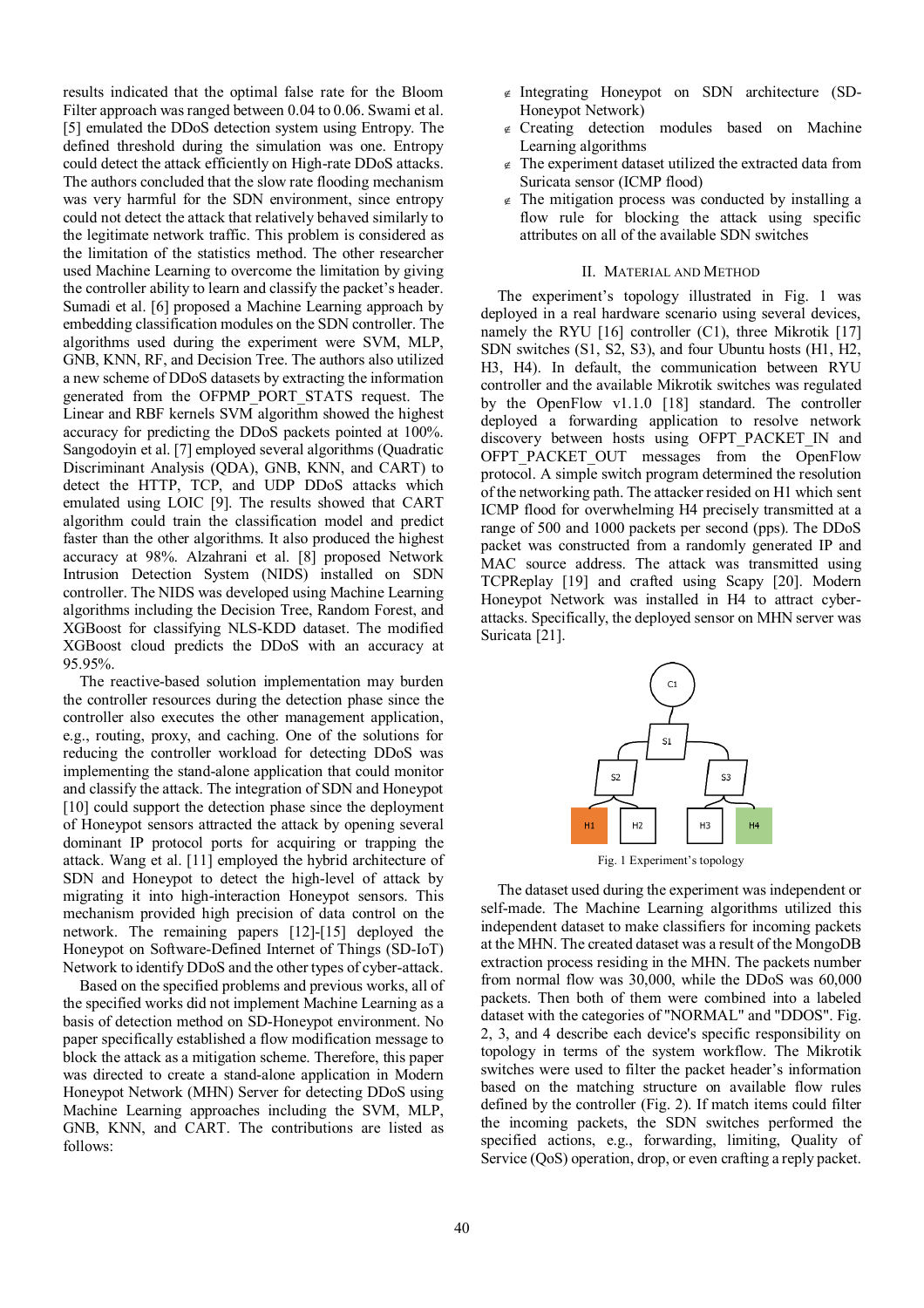If no flow could match the incoming packet, then the table miss event was generated. Subsequently, the SDN switches encapsulated the incoming packets into OFPT\_PACKET\_IN message then sent it to the controller for further processes, e.g., network discovery, link's detection, etc. The SDN switches also responded to the requestor command sent by the controller. Based on the research scenarios, the SDN switches installed in the specified flow originated from the OFPT\_FLOW\_MOD message.



Fig. 2 SDN switches workflow

The controller performed the common assignment based on the installed application (Fig. 3). The experiment deployed only a simple switch application where the controller functioned as the main management node to resolve network discovery. Upon receiving a packet in message based on an unfiltered packet by SDN switches, the controller forwarded the encapsulated packet using OFPT PACKET OUT message. The controller should transmit the flow modification message when it is receiving the destined hosts to create a networking path between sender and receiver. In terms of the mitigation scheme for resolving the DDoS attack, the controller obtained the REST API command from the MHN server to forward the flow modification message for all available SDN switches to block the attack.



The entity that performed the classification process was MHN server (H4). The H4 was installed with MHN and supported the Suricata sensor. Unlike most previous works that utilized Machine Learning algorithms [6-8] to detect the DDoS reactively on the controller, the proposed scenarios deployed an open system separated from the controller for attracting the attack, namely the Honeypot. The attacker lured by opening all of the TCP/UDP ports for monitoring and detection. The integration of Honeypot on SDN architecture reduced the controller's load by allowing the MHN to create the detection module and send flow mitigation to block the attack.

Based on Fig. 4, The MHN server received the attack and stored the extracted packet's header information by Suricata sensor into MongoDB as a distributed database. The MHN server extracted the processed data by Suricata sensor every 30s duration. The attack was sent using six scenarios, where the distribution of data test at a range of 20%, 30%, and 40% transmitted at the rate of 500 and 1000 pps for every data test distribution. Upon receiving the attack, the MHN server application classified the data test using the generated model from the proposed algorithms (SVM, MLP, GNB, KNN, CART, and RF). When the application detected a DDoS packet, it performed the mitigation by selecting the Internet Protocol version 4 (IPv4) assigned protocol number. In case of the attacking scenarios, the detected protocol number was one as ICMP packets. The application employed REST API call by following the structure of the flow modification packet described in Table 1.



Fig. 4 MHN/Honeypot workflow

In order to evaluate the detection and mitigation modules, there were several variables extracted to measure the effectiveness: accuracy, precision, recall, and the duration for installing the mitigation flow from the first conducted attack. The last variable became one of the main contributions based on the evaluated results from the previous research.

| <b>TABLEI</b><br>FLOW MITIGATION STRUCTURE |                                                  |  |  |
|--------------------------------------------|--------------------------------------------------|--|--|
| <b>Flow's Attribute</b>                    | Value                                            |  |  |
| Datapath                                   | All Datapath Information (Switch's stats and     |  |  |
|                                            | Port stats Req)                                  |  |  |
| Cookie                                     | $\mathbf{\Omega}$                                |  |  |
| Table ID<br>$\theta$                       |                                                  |  |  |
| Idle Timeout                               | 10s                                              |  |  |
| Priority                                   | 100                                              |  |  |
| Flags                                      |                                                  |  |  |
| Matches                                    | [IN PORT, ETH TYPE, IP PROTO]                    |  |  |
| Actions                                    | $\lceil \cdot \rceil$ - Leave Blank for Blocking |  |  |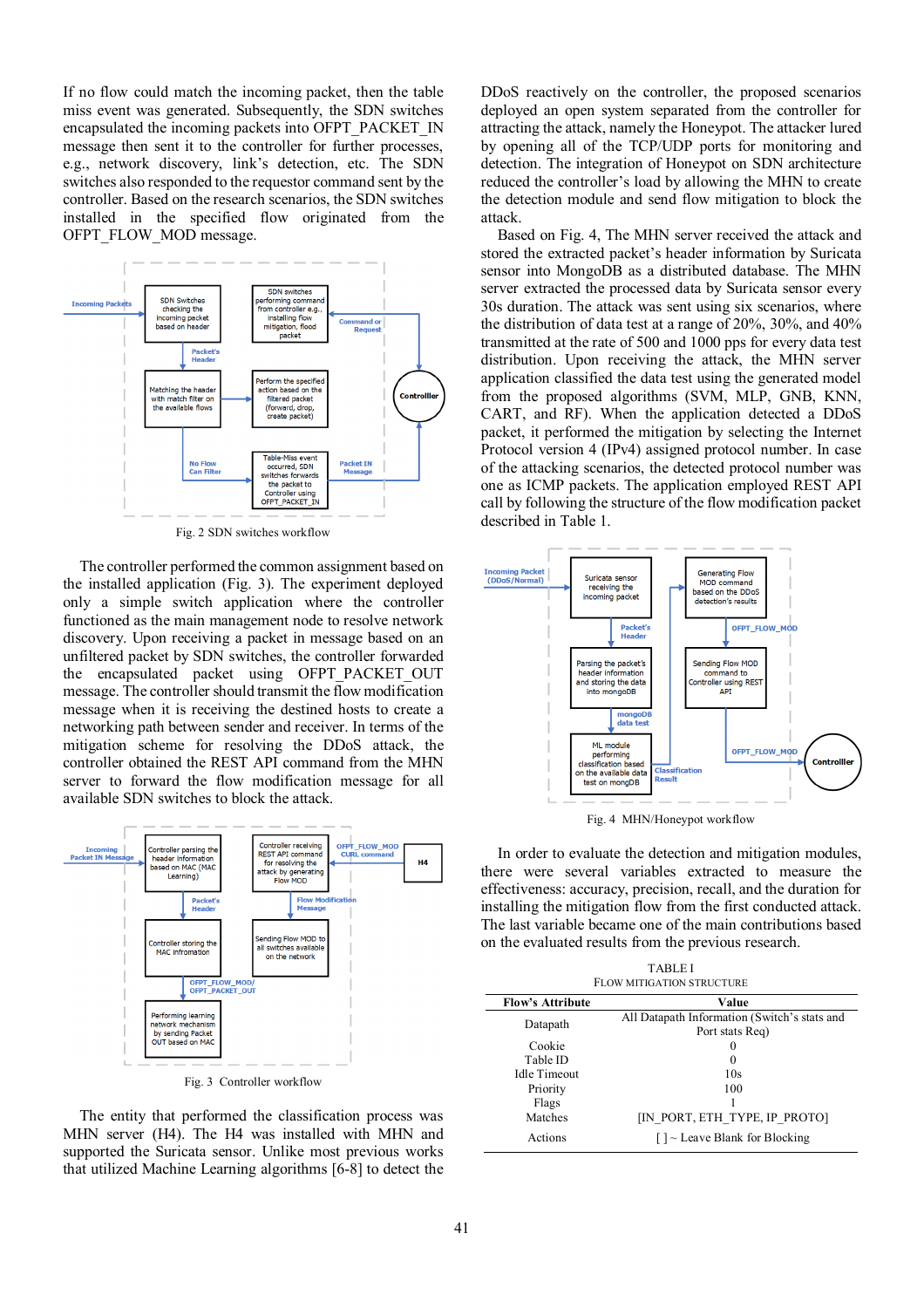# III. RESULTS AND DISCUSSION

The experiment was deployed in a real environment using three data distribution and two packet sending rates scenarios. The packet sending rates were constantly generated using the TCPReplay. The attacker performed an ICMP flooding attack that massively transmitted a randomly generated packet (IP and MAC source address) to imitate real DDoS attack activity. The attack affected the controller, and the associated hosts existed on the topology since the controller deployed a simple forwarding application and processed the dummy packets as unidentified packets. In response, the controller generated OFPT\_PACKET\_OUT message for resolving the end-to-end network learning. The results extracted during the implementation showed significant accuracy on Linear SVM compared to the other proposed classification methods depicted in Table 2.

TABLE II CLASSIFICATION RESULTS (ACCURACY, PRECISION, RECALL)

|                  | <b>Data Distribution</b> | 60:40:00 | 70:30:00 | 80:20:00 |
|------------------|--------------------------|----------|----------|----------|
|                  | Packet Rate(pps)         |          | 500      |          |
|                  | Accuracy %               | 93%      | 94%      | 94%      |
| <b>SVM</b>       | Precision %              | 93%      | 94%      | 94%      |
|                  | Recall %                 | 93%      | 94%      | 94%      |
|                  | Accuracy %               | 67%      | 70%      | 70%      |
| <b>MLP</b>       | Precision %              | 67%      | 70%      | 70%      |
|                  | Recall %                 | 67%      | 70%      | 70%      |
|                  | Accuracy %               | 70%      | 69%      | 70%      |
| GNB              | Precision %              | 70%      | 69%      | 70%      |
|                  | Recall %                 | 70%      | 69%      | 70%      |
|                  | Accuracy %               | 69%      | 69%      | 70%      |
| KNN              | Precision %              | 69%      | 69%      | 70%      |
|                  | Recall %                 | 69%      | 69%      | 70%      |
|                  | Accuracy %               | 69%      | 69%      | 70%      |
| CART             | Precision %              | 69%      | 69%      | 70%      |
|                  | Recall %                 | 69%      | 69%      | 70%      |
|                  | Accuracy %               | 69%      | 69%      | 70%      |
| Random<br>Forest | Precision %              | 69%      | 69%      | 70%      |
|                  | Recall %                 | 69%      | 69%      | 70%      |
|                  | Packet Rate(pps)         |          | 1000     |          |
|                  | Accuracy %               | 93%      | 94%      | 94%      |
| <b>SVM</b>       | Precision %              | 93%      | 94%      | 94%      |
|                  | Recall %                 | 93%      | 94%      | 94%      |
|                  | Accuracy %               | 69%      | 80%      | 72%      |
| <b>MLP</b>       | Precision %              | 69%      | 80%      | 72%      |
|                  | Recall %                 | 69%      | 80%      | 72%      |
|                  | Accuracy %               | 70%      | 70%      | 70%      |
| <b>GNB</b>       | Precision %              | 70%      | 70%      | 70%      |
|                  | Recall %                 | 70%      | 70%      | 70%      |
|                  | Accuracy %               | 69%      | 69%      | 70%      |
| KNN              | Precision %              | 69%      | 69%      | 70%      |
|                  | Recall %                 | 69%      | 69%      | 70%      |
|                  | Accuracy %               | 69%      | 69%      | 69%      |
| CART             | Precision %              | 69%      | 69%      | 69%      |
|                  | Recall %                 | 69%      | 69%      | 69%      |
|                  | Accuracy %               | 69%      | 69%      | 70%      |
| Random<br>Forest | Precision %              | 69%      | 69%      | 70%      |
|                  | Recall %                 | 69%      | 69%      | 70%      |

The pointed accuracy, precision, and recall value are depicted at around 93-94 % for all data distribution scenarios. SVM could perform the classification efficiently even though the number of loss classification percentages displayed the second-highest value, more than 93% indicating that the MHN server was still overwhelmed by the incoming attack and processing the packet's class identification. In contrast, the less complex algorithm, namely CART (decision tree) and Random Forest only gained 69-70% accuracy.

|                        | TABLE III<br><b>CLASSIFICATION LOSS PERCENTAGES</b> |                          |          |  |
|------------------------|-----------------------------------------------------|--------------------------|----------|--|
|                        |                                                     | <b>Data Distribution</b> |          |  |
| <b>Classifier Type</b> | 60:40:00                                            | 70:30:00                 | 80:20:00 |  |
| Packet Rate (pps)      |                                                     | 500                      |          |  |
| <b>SVM</b>             | 95.00%                                              | 98.40%                   | 98.00%   |  |
| MLP                    | 98.20%                                              | 97.90%                   | 97.75%   |  |
| <b>GNB</b>             | 33.82%                                              | 44.43%                   | 46.40%   |  |
| <b>KNN</b>             | 31.73%                                              | 34.85%                   | 38.44%   |  |
| CART                   | 32.09%                                              | 33.26%                   | 35.84%   |  |
| Random Forest          | 33.72%                                              | 33.37%                   | 35.22%   |  |
| Packet Rate (pps)      |                                                     | 1000                     |          |  |
| <b>SVM</b>             | 94.00%                                              | 94.00%                   | 96.25%   |  |
| MLP                    | 96.90%                                              | 97.60%                   | 94.20%   |  |
| <b>GNB</b>             | 38.00%                                              | 16.77%                   | 8.80%    |  |
| <b>KNN</b>             | 38.31%                                              | 42.59%                   | 43.65%   |  |
| CART                   | 40.48%                                              | 40.23%                   | 47.33%   |  |
| Random Forest          | 35.35%                                              | 38.85%                   | 46.99%   |  |

The classification results are directly related to the number of loss percentages during the identification process illustrated in Table 3. This variable existed because the MHN server was still overwhelmed by the DDoS attack and the classification process took more resources; therefore, the MHN server would drop incoming packets when there were data still in process. The algorithms that have the most classification loss are SVM and MLP.

|                        | <b>TABLE IV</b><br>CPU USAGE DURING CLASSIFICATION PROCESS | 70:30:00<br>80:20:00<br>500<br>0.15%<br>0.19%<br>0.28%<br>$0.26\%$<br>$0.01\%$<br>$0.02\%$<br>$2.01\%$<br>2.02%<br>1.08%<br>$0.59\%$ |          |  |
|------------------------|------------------------------------------------------------|--------------------------------------------------------------------------------------------------------------------------------------|----------|--|
|                        | <b>Data Distribution</b>                                   |                                                                                                                                      |          |  |
| <b>Classifier Type</b> | 60:40:00                                                   |                                                                                                                                      |          |  |
| Packet Rate (pps)      |                                                            |                                                                                                                                      |          |  |
| <b>SVM</b>             | $0.17\%$                                                   |                                                                                                                                      |          |  |
| MLP                    | 0.42%                                                      |                                                                                                                                      |          |  |
| <b>GNB</b>             | $0.02\%$                                                   |                                                                                                                                      |          |  |
| <b>KNN</b>             | 3.00%                                                      |                                                                                                                                      |          |  |
| CART                   | 1.21%                                                      |                                                                                                                                      |          |  |
| Random Forest          | 1.34%                                                      | 0.56%                                                                                                                                | $0.50\%$ |  |
| Packet Rate (pps)      |                                                            | 1000                                                                                                                                 |          |  |
| <b>SVM</b>             | 0.19%                                                      | 0.16%                                                                                                                                | 0.13%    |  |

| The classification loss percentage also affected the CPU<br>tilization despite the average number of all algorithms not |       |       |       |
|-------------------------------------------------------------------------------------------------------------------------|-------|-------|-------|
| Random Forest                                                                                                           | 1.17% | 1.06% | 1.07% |
| CART                                                                                                                    | 1.16% | 1.17% | 0.51% |
| <b>KNN</b>                                                                                                              | 2.11% | 2.00% | 2.00% |
| <b>GNB</b>                                                                                                              | 0.02% | 0.01% | 0.01% |

MLP 0.44% 0.31% 0.18%

utilization despite the average number of all algorithms not overcoming more than 3%. The highest CPU consumption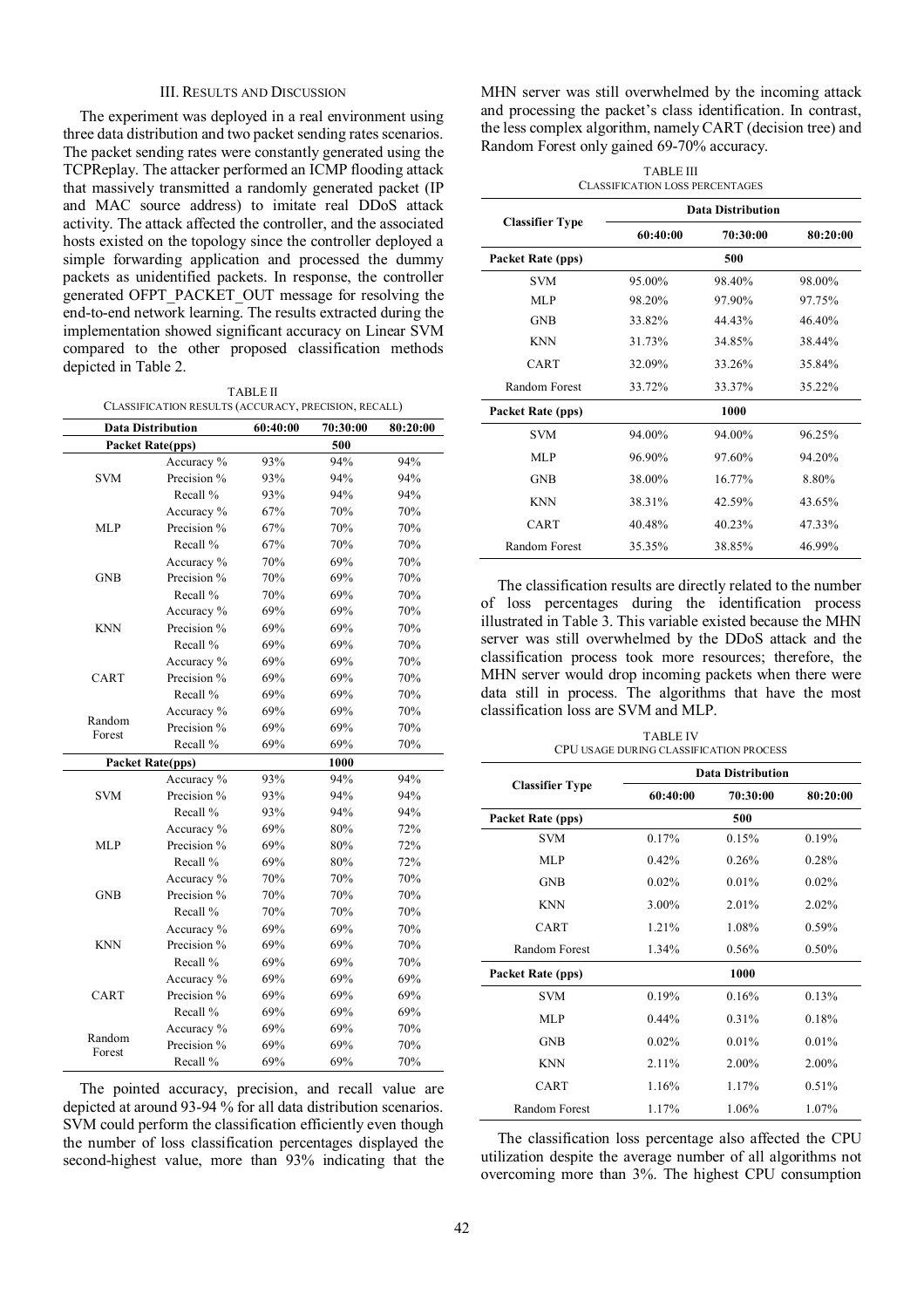was deployed by KNN, where the number of loss classifications obtained was the second lowest. The CPU consumption also correlated with the complexity of the algorithms.

The value of accuracy, precision, and recall could not become the main point for determining the most efficient algorithm for resolving DDoS. The main notion of the system was directed to build an Intrusion Prevention System (IPS), which consisted of the identification and the mitigation module for blocking the incoming attack temporarily. The mitigation flow rule scheme consisted of several variables described in Table 1. The flow was intended to block the attack based on the physical port where the attack originated, the ethernet type for IPv4 environment, and IP protocol number for blocking a particular attack pattern (ICMP, TCP, or UDP flood). The defined action was left blank for defining the blocking approach. The flow rule was also composed of idle timeout variable to remove the flow rule when no attacks were sent to the honeypot sensor (Suricata) within 10s duration.

The primary factor that can be used to define the most effective algorithm other than accuracy, precision, and recall, is the promptness for installing mitigation flow. The application embedded with the CART (decision tree) algorithm was the most responsive module to send the REST API command to deliver OFPT FLOW MOD was the application embedded with the  $CART$  (decision tree) algorithm. Even though CART only acquired 69-70% for accuracy, precision, and recall, it could perform the mitigation process immediately within 40ms on average compared to the SVM, which required 184,166.6ms to install the flow the accuracy pointed at 94%.

|                        | <b>Data Distribution</b> |                |                |                |                |                |
|------------------------|--------------------------|----------------|----------------|----------------|----------------|----------------|
|                        |                          | 60:40:00       |                | 70:30:00       |                | 80:20:00       |
| <b>Classifier Type</b> | Packet Rate (pps)        |                |                |                |                |                |
|                        | 500                      | 1000           | 500            | 1000           | 500            | 1000           |
| <b>SVM</b>             | 126                      | 112            | 137            | 140            | 305            | 285            |
| MLP                    | 272                      | 190            | 256            | 285            | 239            | 178            |
| <b>GNB</b>             | 2                        | $\overline{c}$ | $\overline{c}$ | $\overline{c}$ | $\overline{c}$ | $\overline{c}$ |
| <b>KNN</b>             | 1.001                    | 0.837          | 0.92           | 1.081          | 1.138          | 1.324          |
| CART                   | 0.043                    | 0.049          | 0.036          | 0.044          | 0.032          | 0.036          |
| Random Forest          | 0.227                    | 0.193          | 0.199          | 0.159          | 0.191          | 0.2            |

TABLE V INSTALLATION DURATION OF MITIGATION FLOW IN SECOND (S)

The consideration of practical deployment based on the mitigation flow installation also was correlated with the processing delay that occurred during the classification process. The resulting number indicated the time needed to mitigate after the first attack was identified. The most effective was the CART algorithm since it only required 40ms to detect and block the attack. In contrast, SVM and MLP, considered complex algorithms, needed more time, more than 3 minutes.

Compared to the other research [6]-[8], the prediction results did not obtain a better accuracy value. However, the previous works did not investigate the promptness of the mitigation scheme. Therefore, there was no conclusion from the previous works about which algorithm was the most effective method for mitigating the DDoS attack.

# IV.CONCLUSION

Resolving DDoS attacks still became researchers' major concern where various approaches have been investigated and compared. The integration of Honeypot Sensor in SDN environment could provide a comprehensive system for developing DDoS-IPS. The results showed that SVM's most accurate algorithm to predict the DDoS attack. However, due to its complexity  $(O(n3))$  [22] and processing delay, the capacity of the system embedded with the SVM model did not create an immediate response for blocking the attack. In contrast, the CART algorithm could defend the network promptly since the processing complexity was not too complicated (O(depth of the tree)). Therefore, in terms of all dependent variables (accuracy, precision, recall, and flow rule installation time), CART can be considered the most effective method for resolving DDoS in the SD-Honeypot environment. The authors will attempt to combine the statistical method for developing detection module in DDoS-IPS for further reference.

### ACKNOWLEDGMENT

The authors are grateful to Informatics Laboratory at the University of Muhammadiyah Malang for supporting and providing hardware resources during the research implementation.

#### **REFERENCES**

- [1] A. Praseed and P. S. Thilagam, "DDoS Attacks at the Application Layer: Challenges and Research Perspectives for Safeguarding Web Applications," *IEEE Communications Surveys & Tutorials,* vol. 21, no. 1, pp. 661-685, 2019.
- [2] W. Zhijun, L. Wenjing, L. Liang, and Y. Meng, "Low-Rate DoS Attacks, Detection, Defense, and Challenges: A Survey," *IEEE Access,*  vol. 8, pp. 43920-43943, 2020.
- [3] S. Sezer *et al.*, "Are we ready for SDN? Implementation challenges for software-defined networks," *IEEE Communications Magazine,* vol. 51, no. 7, pp. 36-43, 2013.
- [4] V. Gupta, A. Kochar, S. Saharan, and R. Kulshrestha, "DNS Amplification Based DDoS Attacks in SDN Environment: Detection and Mitigation," in *2019 IEEE 4th International Conference on Computer and Communication Systems (ICCCS)*, 2019, pp. 473-478.
- [5] R. Swami, M. Dave, and V. Ranga, "Defending DDoS against Software Defined Networks using Entropy," in *2019 4th International Conference on Internet of Things: Smart Innovation and Usages (IoT-SIU)*, 2019, pp. 1-5.
- [6] F. D. S. Sumadi and C. S. K. Aditya, "Comparative Analysis of DDoS Detection Techniques Based on Machine Learning in OpenFlow Network," in *2020 3rd International Seminar on Research of Information Technology and Intelligent Systems (ISRITI)*, 2020, pp. 152-157.
- [7] A. O. Sangodoyin, M. O. Akinsolu, P. Pillai, and V. Grout, "Detection and Classification of DDoS Flooding Attacks on Software-Defined Networks: A Case Study for the Application of Machine Learning," *IEEE Access,* vol. 9, pp. 122495-122508, 2021.
- [8] A. O. Alzahrani and M. J. F. Alenazi, "Designing a Network Intrusion Detection System Based on Machine Learning for Software Defined Networks," *Future Internet,* vol. 13, no. 5, 2021.
- [9] P. M. Ombase, N. P. Kulkarni, S. T. Bagade, and A. V. Mhaisgawali, "DoS attack mitigation using rule based and anomaly based techniques in software defined networking," in *2017 International Conference on Inventive Computing and Informatics (ICICI)*, 2017, pp. 469-475.
- [10] C. Kelly, N. Pitropakis, A. Mylonas, S. McKeown, and W. J. Buchanan, "A Comparative Analysis of Honeypots on Different Cloud Platforms," *Sensors,* vol. 21, no. 7, 2021.